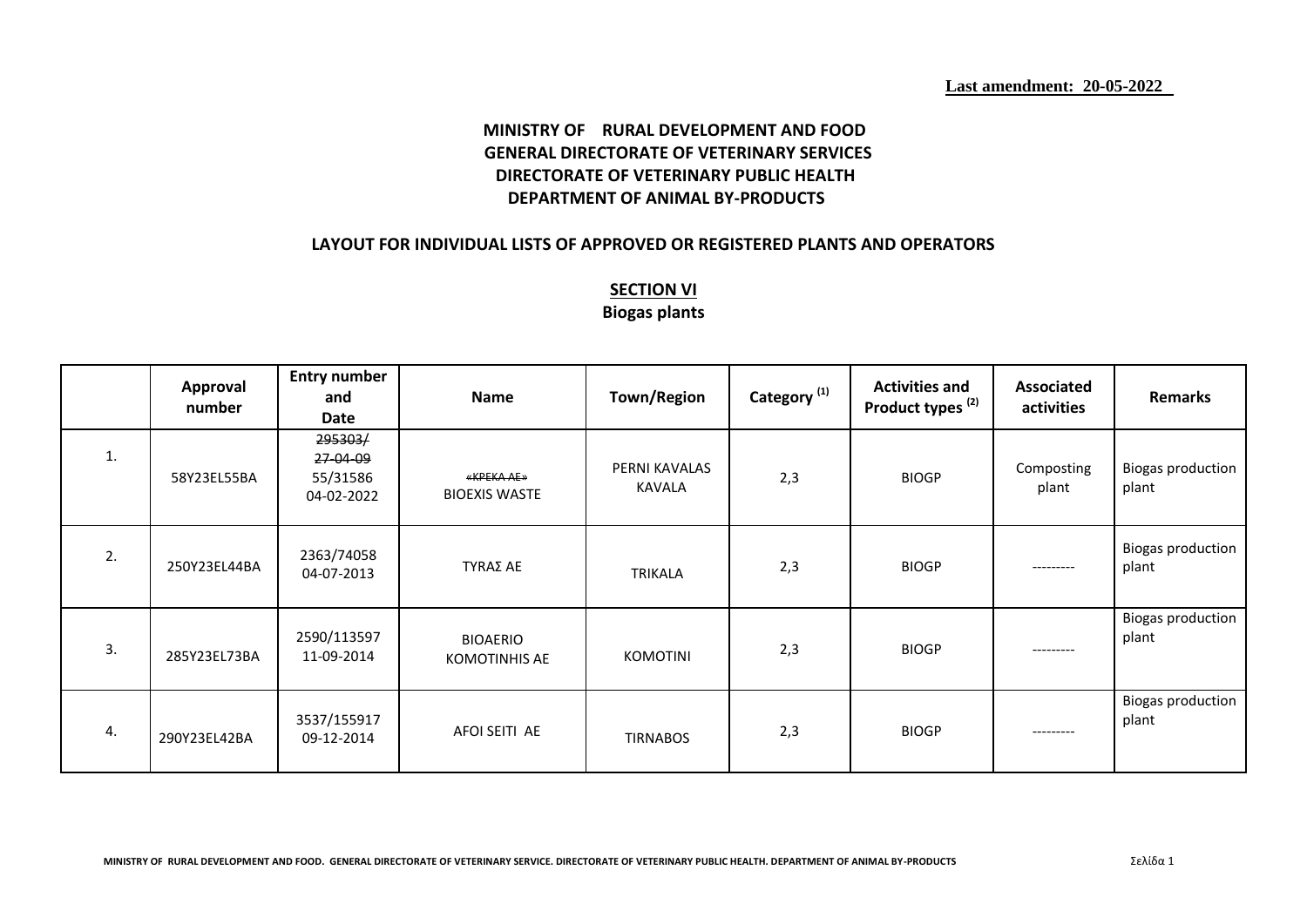|    |              |                                                                                                                 |                                                 |                      |     | Last amendment: 20-05-2022 |                                                       |                                                                     |  |
|----|--------------|-----------------------------------------------------------------------------------------------------------------|-------------------------------------------------|----------------------|-----|----------------------------|-------------------------------------------------------|---------------------------------------------------------------------|--|
|    | 304Y23EL56BA | 4050/143329<br>$-21 - 12 - 2015$                                                                                | MADMOYAZEL ABEE                                 | <b>KASTORIA</b>      | 2,3 | <b>BIOGP</b>               | Processing-<br>OF/SL<br>Intermediate<br><b>Plants</b> | <b>Biogas production</b><br>plant<br><b>Under conditions</b>        |  |
|    | 320Y23EL58BA | 3352/119769<br>15-12-2015                                                                                       | <b>GRIGORIADIS SOFOLOGIS</b><br>$\Theta$ .E.    | <b>KOZANI</b>        | 2,3 | <b>BIOGP</b>               |                                                       | <b>Biogas production</b><br><b>plant</b><br><b>Under conditions</b> |  |
| 5. | 321Y23EL02BA | 3593/27371/<br>22-12-2015<br>417/32925<br>13-03-2018<br>780/213235<br>11-08-2021                                | MEGA BIOGAS AE                                  | <b>ATTIKI</b>        | 2,3 | <b>BIOGP</b>               |                                                       | <b>Biogas production</b><br>plant                                   |  |
| 6. | 333Y23EL59BA | 1140/41756<br>21-04-2016<br>1140/41756<br>21-04-2021<br>778/209589<br>02-08-2021                                | <b>VIOAERIO PELLAS</b><br><b>ANONIMI ETERIA</b> | PELLA                | 2,3 | <b>BIOGP</b>               |                                                       | <b>Biogas production</b><br>plant                                   |  |
| 7. | 338Y23EL54BA | 1780/60356/<br>06-06-2016                                                                                       | DELTA AXIOU ENERGIAKI<br><b>ANONIMI ETERIA</b>  | THESALONIKI          | 2,3 | <b>BIOGP</b>               |                                                       | <b>Biogas production</b><br>plant                                   |  |
| 8. | 343Y23EL91BA | 3762/129837<br>21-11-2016<br>1294/56498<br>24-05-2017<br>2351/114000/<br>31-10-2017<br>983/201655<br>22-07-2020 | <b>BIOENERGIAKI</b><br>KRITIS A.E.              | <b>IRAKLIO KRITI</b> | 2,3 | <b>BIOGP</b>               |                                                       | <b>Biogas production</b><br>plant                                   |  |
| 9. | 355Y23EL52BA | 1261/54746<br>23-05-2017                                                                                        | HELIOTOP. A.E.                                  | <b>DRAMA</b>         | 2,3 | <b>BIOGP</b>               |                                                       | <b>Biogas production</b><br>plant                                   |  |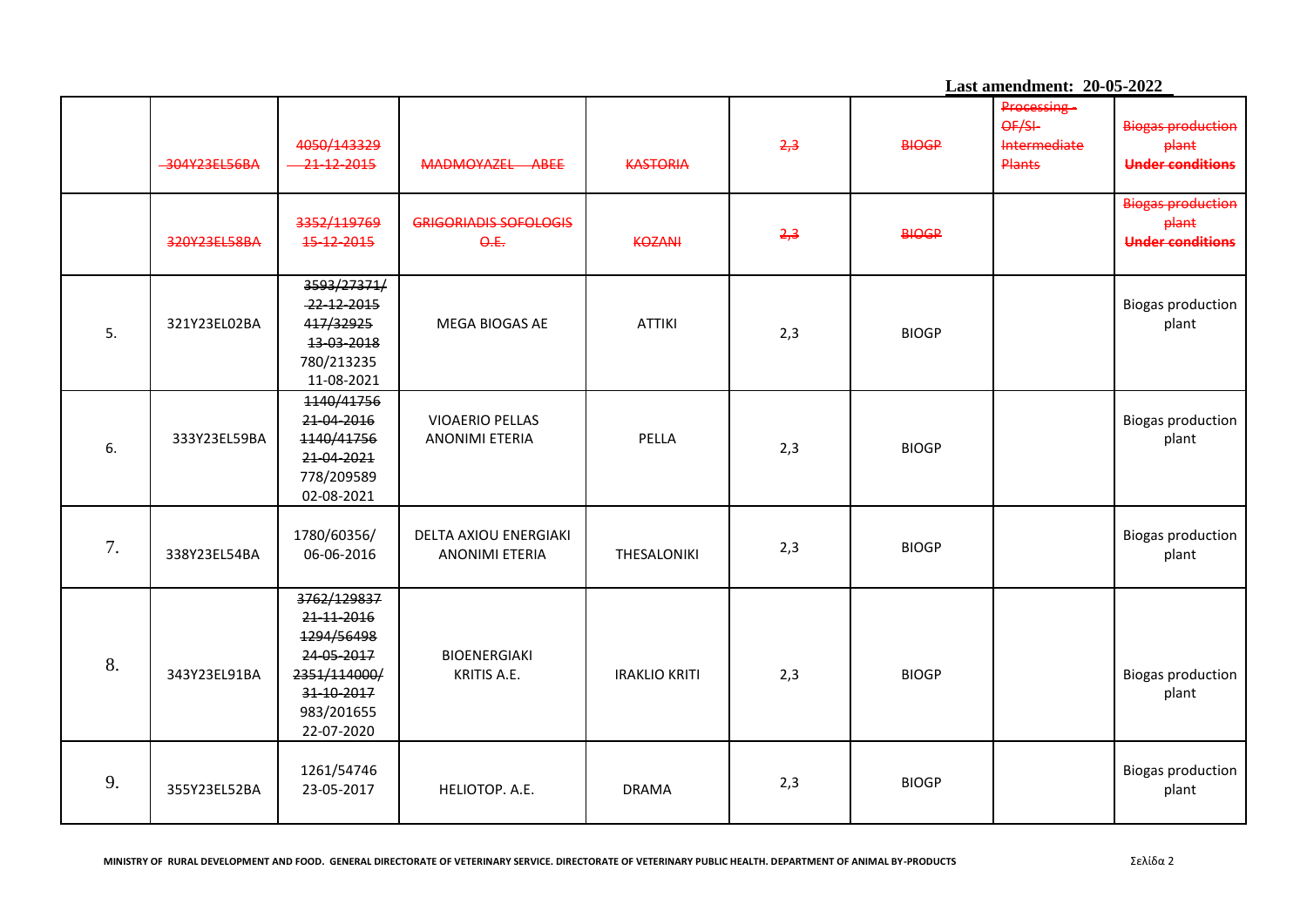**Last amendment: 20-05-2022**

| 10. | 357Y23EL62BA | 1301/55885<br>01-06-2017<br>1618/70635<br>14-07-2017 | «BIOENERGIA<br>NIGRITAS AE»                         | <b>SERRES</b>  | 2,3            | <b>BIOGP</b> | <b>Biogas production</b><br>plant |
|-----|--------------|------------------------------------------------------|-----------------------------------------------------|----------------|----------------|--------------|-----------------------------------|
| 11. | 360Y2EL01BA  | 1634/71606<br>11-07-2017                             | AFOI TSIAMAKI AE                                    | <b>AGRINIO</b> | $\overline{2}$ | <b>BIOGP</b> | <b>Biogas production</b><br>plant |
| 12. | 361Y23EL54BA | 1689/74535<br>11-07-2017                             | BIOGAS-LAGADA A.E.                                  | THESALONIKI    | 2,3            | <b>BIOGP</b> | <b>Biogas production</b><br>plant |
| 13. | 370Y23EL34BA | 1939/89581<br>19-09-2017<br>193/31294<br>01-02-2021  | <b>BIOENERGIAKI O.E.</b>                            | PREBEZA        | 2,3            | <b>BIOGP</b> | <b>Biogas production</b><br>plant |
| 14. | 375Y23EL72BA | 2357/114382<br>6-11-2017                             | AVATO BIOGAS XANTHI AE<br><b>AVAX</b>               | <b>XANTHI</b>  | 2,3            | <b>BIOGP</b> | <b>Biogas production</b><br>plant |
| 15. | 376Y23EL58BA | 2371/115536<br>21-11-2017<br>247/26993<br>22-02-2019 | LEUKOPOULOS EVAGELOS<br>-THEOFRASTOU<br>NIKOLAOS AE | KOZANI         | 2,3            | <b>BIOGP</b> | <b>Biogas production</b><br>plant |
| 16. | 381Y23EL58BA | 771/54259<br>03-05-2018                              | CHIROTROFIKI AFOI<br>IOANOU MPISIRITSA A.E.         | KOZANI         | 2,3            | <b>BIOGP</b> | <b>Biogas production</b><br>plant |
| 17. | 382Y23EL54BA | 1127/80857<br>07-06-2018                             | <b>BIOENERGY NORTH</b><br>A.B.E.E.                  | THESALONIKI    | 2,3            | <b>BIOGP</b> | <b>Biogas production</b><br>plant |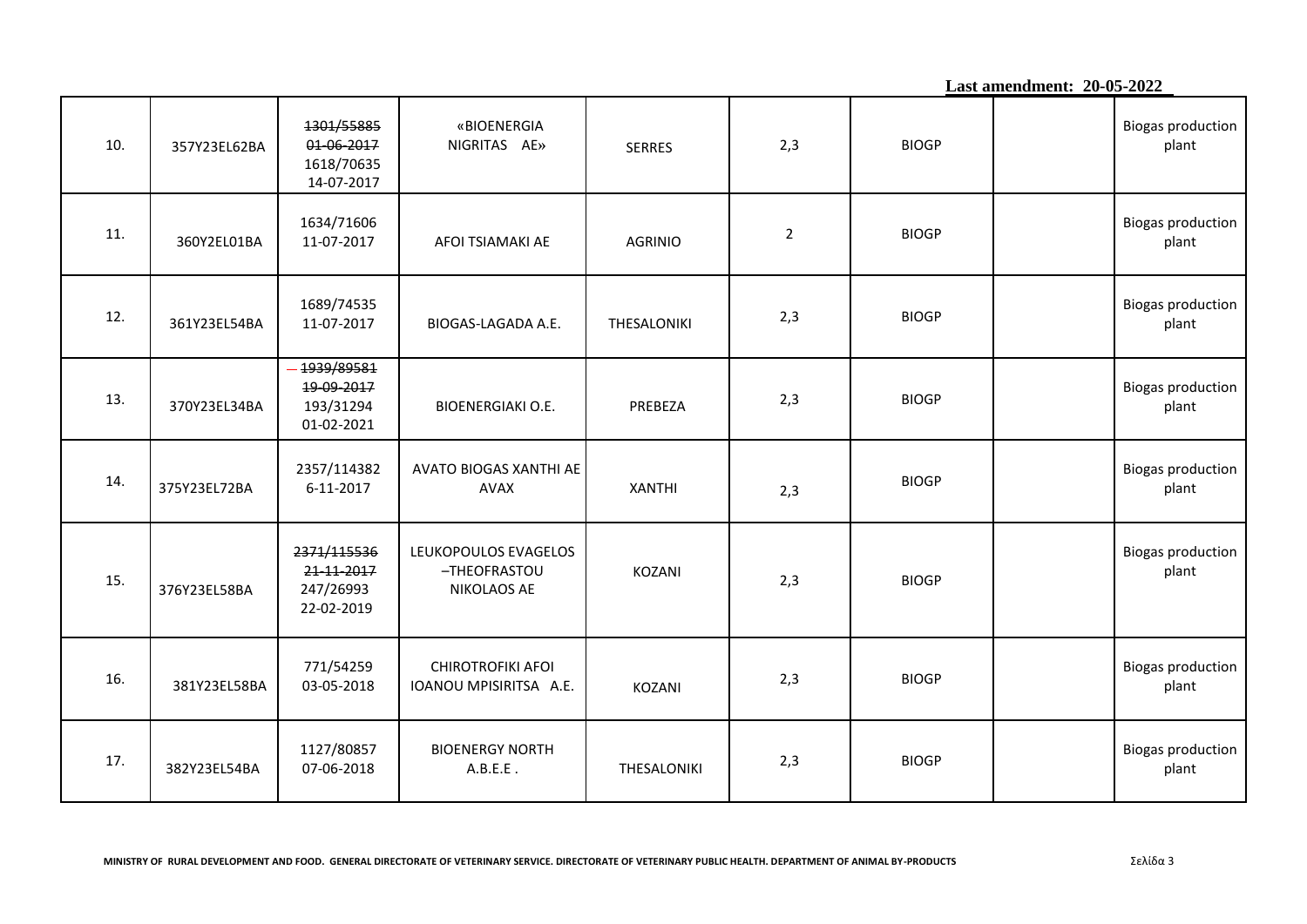**Last amendment: 20-05-2022** 401Y23EL42BA 1842/145549 24-10-2018 324/36512 22-02-2019 BIOAERIO TEMPON ΙΚΕ LARISA 2,3 ΒIOGP Biogas production plant 18. 412Y23EL73BA 766/112023 20-05-2019 1318/214348 29-08-2019 1193/247755 07-09-2020 BIODELTA MONOPROSOPI | ΚΟΜΟΤΙΝΙ 2,3 ΒIOGP Biogas production plant 19. 414Υ23EL72BA 850/125365 31-05-2019 BIOENERGIAKI ΧΑΝΤΗΙΣ Α.Ε. XANTHI 2,3 <sup>Β</sup>IOGP Biogas production plant 20. 416Y23EL53BA 1177/189928 16-07-2019 ΚΑRANIKAS ΑNTONIOS Ε.Π.Ε ΗΜΑΘΙΑ 2,3 ΒIOGP Biogas production plant 21. 426Y23EL41BA 61/10318 14-01-2020 998/203652 24-07-2020 GEOANAPTIXI ENERGIAKI Α.Ε. KARDITSA 2,3 ΒIOGP Biogas production plant 22. 428Y23EL54BA 190/36824 10-02-2020 FARMA CHALASTRAS AE THESALONIKI 2,3 <sup>Β</sup>IOGP Biogas production plant 23. 438Y23EL34BA 1023/209731 29-7-2020 1650/306620 02-11-2020 390/91584 02-04-2021 FARMA HITAS A.E PREVEZA 2,3 BIOGP BIOGP Biogas production plant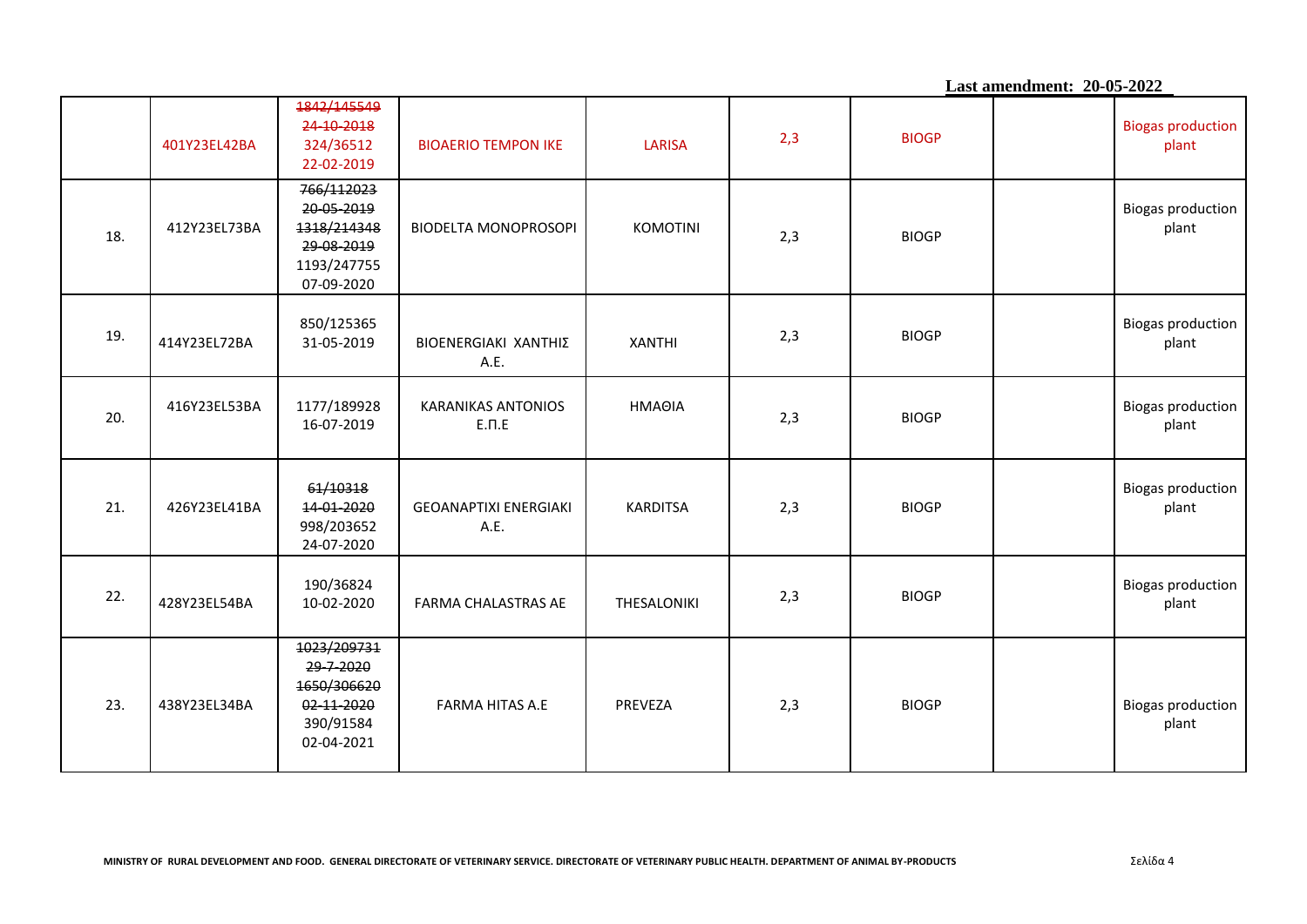**Last amendment: 20-05-2022** 24. 449Y23EL44BA 1376/272638 30-09-2020 76/34095 08-02-2022 BIOENERGIAKI PILIS ΙΚΕ TRIKALA 2,3 ΒIOGP Biogas production plant 25. 455Y23EL71BA 1922/346096 15-12-2020 488/123029 10-05-21 VIOMESTI MIKE | ALEXANDROUPOLI | 2,3 | BIOGP | Biogas production plant 26. 464Υ23ΕL01BA 453/112175 22-04-2021 1153/351193 07-12-2021 Κ. ΚΑRANIKOLAS PARAGVGI BIOAERIOU Α.Ε» και δ. τ. «ΑΚΑΡΝΑΝ ΒΙΟΑΕΡΙΟ Α.Ε» AGRINIO | 2,3 | BIOGP | Biogas production plant 27. 466Y23EL72BA 455/113149 23-04-2021 338/203915 02-08-2021 ΕΝΕRGIAKI IPIROU ΕΠΕ XANTHI 2,3 ΒIOGP Biogas production plant 28. 467Y23EL53BA 516/130270 18-05-2021 VIO.VER AE IMATHIA 2,3 BIOGP BIOGP BIOGRAPHIA BIOGRESS IN BIOGRESS IN BIOGRESS IN A BIOGRESS IN BIOGRESS IN A BIOGRESS IN BIOGRESS IN BIOGRESS IN A BIOGRESS IN A BIOGRESS IN BIOGRESS IN BIOGRESS IN A BIOGRESS IN A BIOGRESS plant 29. 470Υ23ΕL01BA 585/147750 04-06-2021 **(Under conditions)** GEOANAPTIXI ENERGIAKI Α.Ε. AMFILOXIA 2,3 ΒIOGP Biogas production plant 30. 479Y23EL34BA 829/233693 01-09-2021 1124/339652 29-11-21 250/78698 23.03.2022 VIOAERIO PREBEZAS ΕΝΑ Ι.Κ.Ε PREVEZA | 2,3 | BIOGP | Biogas production plant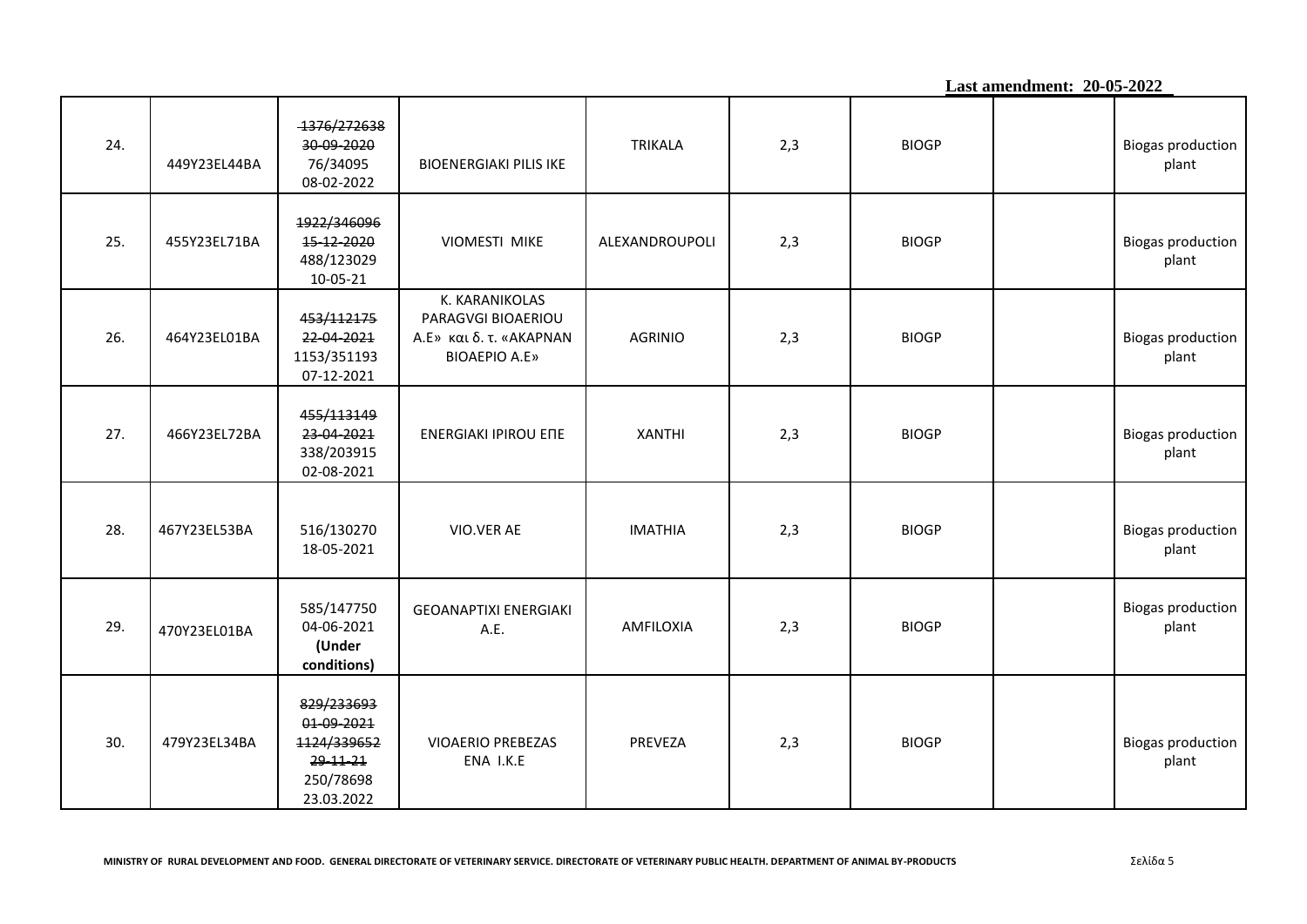|     |               |                                                                                                                         |                                     |                |     |              | Last amendment: 20-05-2022 |                                   |
|-----|---------------|-------------------------------------------------------------------------------------------------------------------------|-------------------------------------|----------------|-----|--------------|----------------------------|-----------------------------------|
|     |               |                                                                                                                         |                                     |                |     |              |                            |                                   |
| 31. | 482Y23EL34BA  | 1064/311957<br>08-11-2021 YNO<br>(Under<br>conditions)<br><b>Under</b><br><b>Conditions</b><br>300/102487/14.<br>4.2022 | <b>VIOENERGIAKH IPIROU</b><br>O.E.  | PREVEZA        | 2,3 | <b>BIOGP</b> |                            | <b>Biogas production</b><br>plant |
| 32. | 484Y23EL44BA  | 1129/343575<br>01-12-2021<br>(Under<br>conditions)                                                                      | VIOENERGIAKH THESALIAS<br>A.E.»     | <b>TRIKALA</b> | 2,3 | <b>BIOGP</b> |                            | <b>Biogas production</b><br>plant |
| 33. | 487Y2EL55BA   | 1209/370719<br>21-12-2021<br>(Under<br>conditions)<br>233/73615<br>21-03-2022<br>376/121596/<br>$9 - 5 - 2022$          | ILIAKTIDA -<br>ILEKROENERGIAKI A.E. | <b>KAVALA</b>  | 2,3 | <b>BIOGP</b> |                            | <b>Biogas production</b><br>plant |
| 34. | 491Y2Y3EL62BA | 1/837<br>03-01-2022<br>-{Under<br>conditions)<br>311/104228/04.<br>05.2022                                              | KRI-KRI A.E.»                       | <b>SERES</b>   | 2,3 | <b>BIOGP</b> |                            | <b>Biogas production</b><br>plant |
| 35. | 492Y2Y3EL54BA | 2/860<br>03-01-2022<br>-{Under<br>conditions)<br>365/116996/04.<br>05.2022                                              | <b>MAKIOS</b><br><b>LOGISTICS</b>   | THESALONIKI    | 2,3 | <b>BIOGP</b> |                            | <b>Biogas production</b><br>plant |